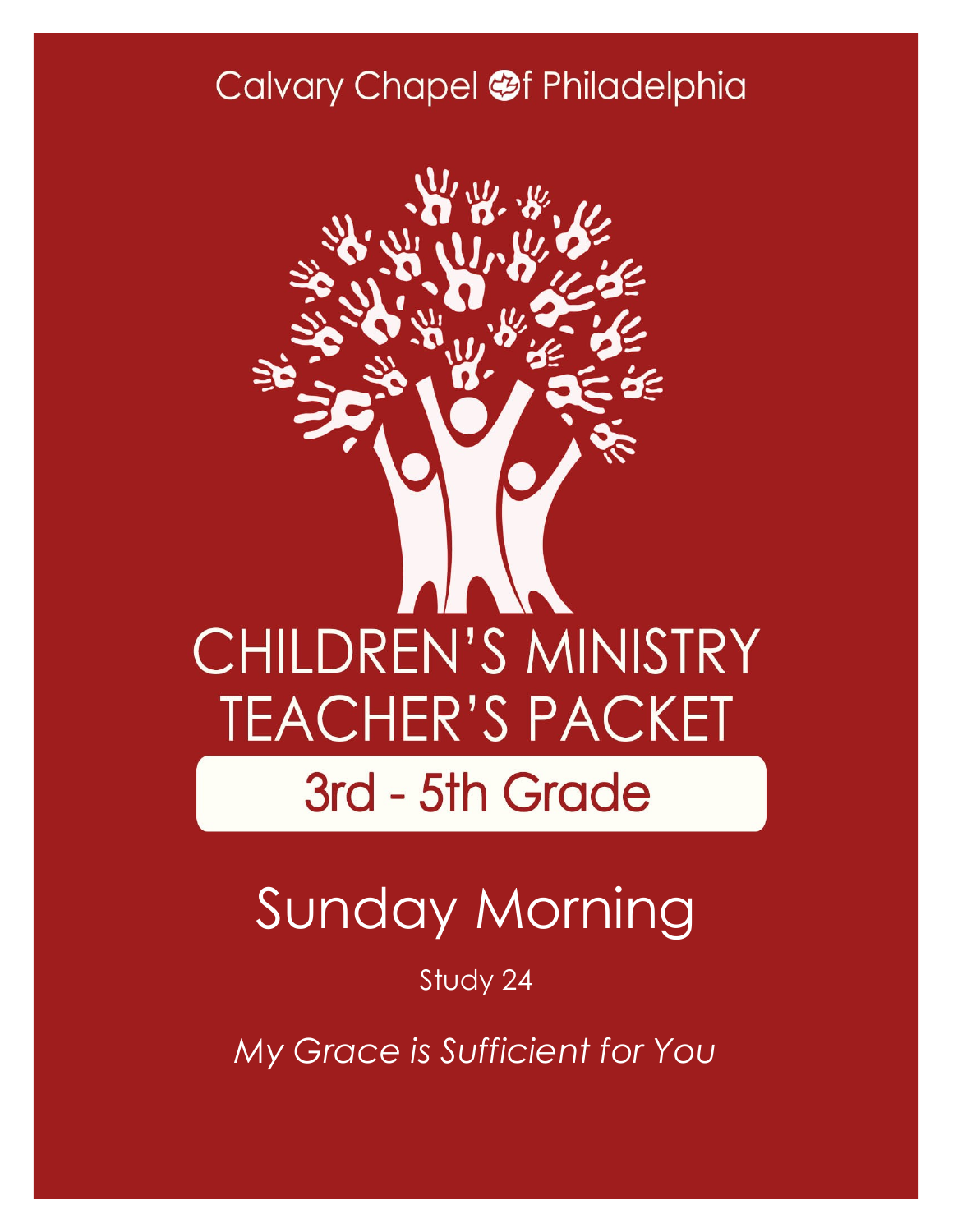### My Grace is Sufficient

The Objective is the key concept for this week's lesson. It should be the main focus of the study.

These are the key verses that you will find helpful in teaching your study this week. The "Main passage" is the basis of the study, where the other verses support the objective of the lesson.

There is a memory verse for the students that relates to every study. If a student can memorize the verse for the following week you may give them a prize from the "reward box" found on your cart.

An introductory activity or question that will settle the class, draw their attention to the study and prepare their hearts for God's Word.

**Objective That all students will understand what grace is, and that when we are weak, by and through God's grace, we are strong.**

#### **Key Verses**

2 Corinthians 12:1-10—Main Teaching Passage Romans 3:23 Ephesians 2:1, 8 Romans 5:2 John 16:33 Acts 9:1-9

#### **Memory Verse** - Ephesians 2:8

"For by grace you have been saved through faith, and that not of yourselves; it is the gift of God."

#### **Hook**

Review last week's memory verse, 1 John 5:14.

Ask the students to define the word "Grace." Create a word bubble on the board with all of their answers.

Next, ask the students if they know who "Paul the Apostle" is. Give them a brief overview of his life pre-conversion and describe the events of his life after meeting Christ in Acts 9.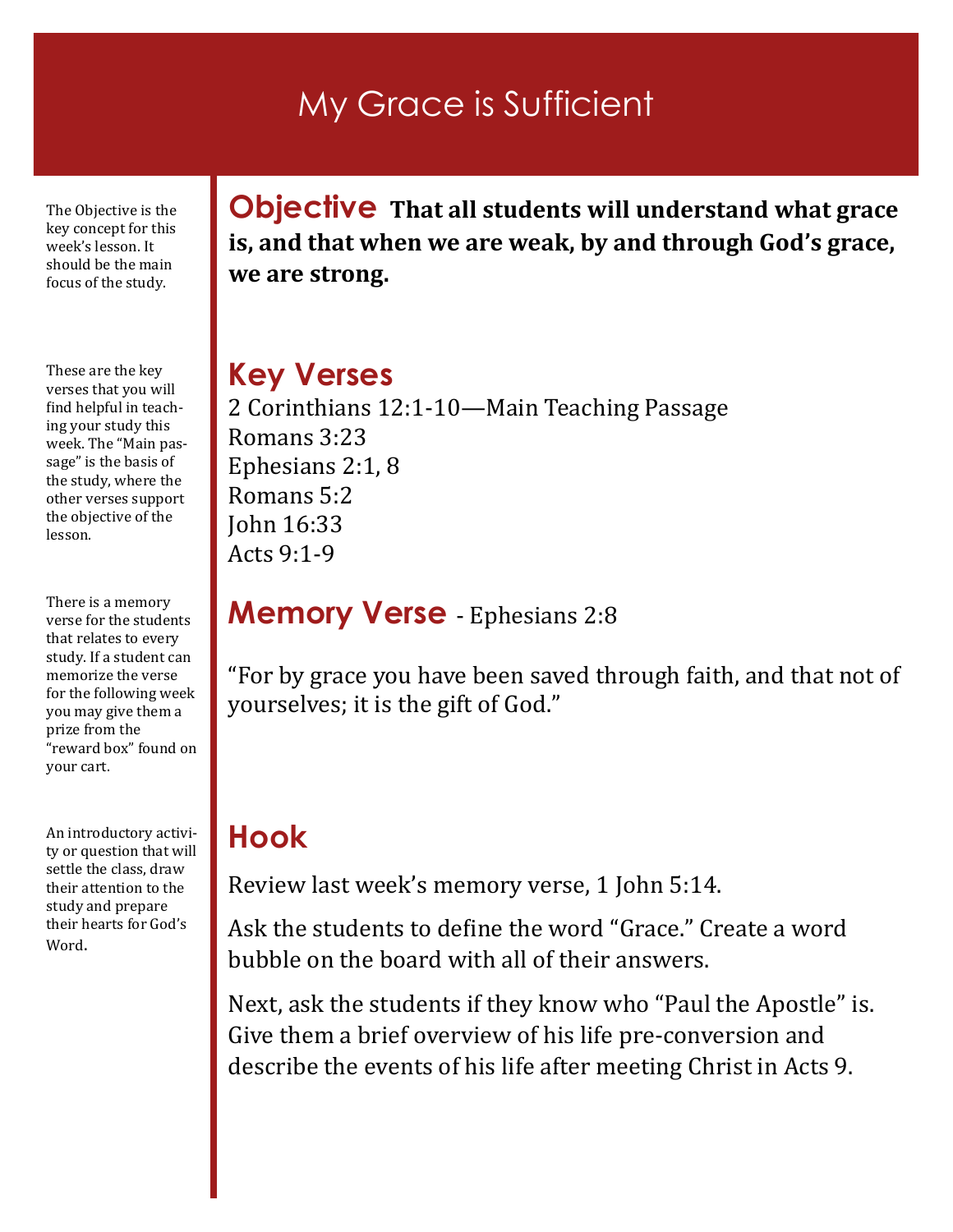What does the Bible say? This is where we will read a passage or series of passages that teach on the subject of the day.

The interpretation/ exegesis of the passage. What does this passage mean? How does this passage apply to my life?

# BOOK

In 2 Corinthians 12:1-6, Paul begins to speak to us about a series of visions given to "a man in Christ." In verse 7, we quickly realize that this man is in fact Paul himself trying not to boast about the things the Lord had shown him. Paul cuts short from telling us about these visions by declaring that they are "inexpressible," again not wanting to put himself above others by revealing the things that the Lord showed him.

In verse 7, there is a sudden shift in thought. Paul states that in order to keep him humble, he was given "a messenger of Satan," or a "thorn in the flesh." Paul shows how troubled he was by this thorn, "pleading" with the Lord three times that it would be taken from Him, only for His request to be denied. God would not take away Paul's pain or troubles. Rather, He spoke to Paul a great truth that we all need to understand: "My grace is sufficient for you, for My strength is made perfect in weakness." Receiving this, Paul is then in turn able to say that he takes pleasure in his discomforts, for in those times of distress, God's grace become more manifest in His life. Through enduring these things, Paul will be able to say, "When I am weak, then I am strong.

# LOOK

There is a very important word found in the Bible that is going to be the focus of today's study: Grace. Christians use this word "grace" a lot. The grace we are talking about here is not the prayer that we say before a meal, it is an incredible and wonderful word that defines our relationship with God. If you have committed your life to Christ and have trusted in Him as Lord and Savior, then this is a word that is very real in your life.

In the simplest terms, grace means the undeserved favor of God towards man. To put a little more meat on the bones, grace is every unmerited thing that God does for, or gives to, man. The Bible says that when we stand before God, we only deserve one thing, punishment. Romans 3:23 tells us, "For all have sinned and fall short of the glory of God." All of us have lied, cheated, stolen, or deliberately disobeyed what we knew to be right, and yet God still pours out His grace upon us.

Ephesians 2:1 says, "And you He made alive, who were dead in trespasses and sins." Did you hear that? The Bible says that you and I were dead, not dying, but dead, and God brought us back to life. We didn't do anything to deserve it, God simply loved us so much that He did it for us. That is what grace is: God loving you so much that even though you have no right to anything, God still blesses you.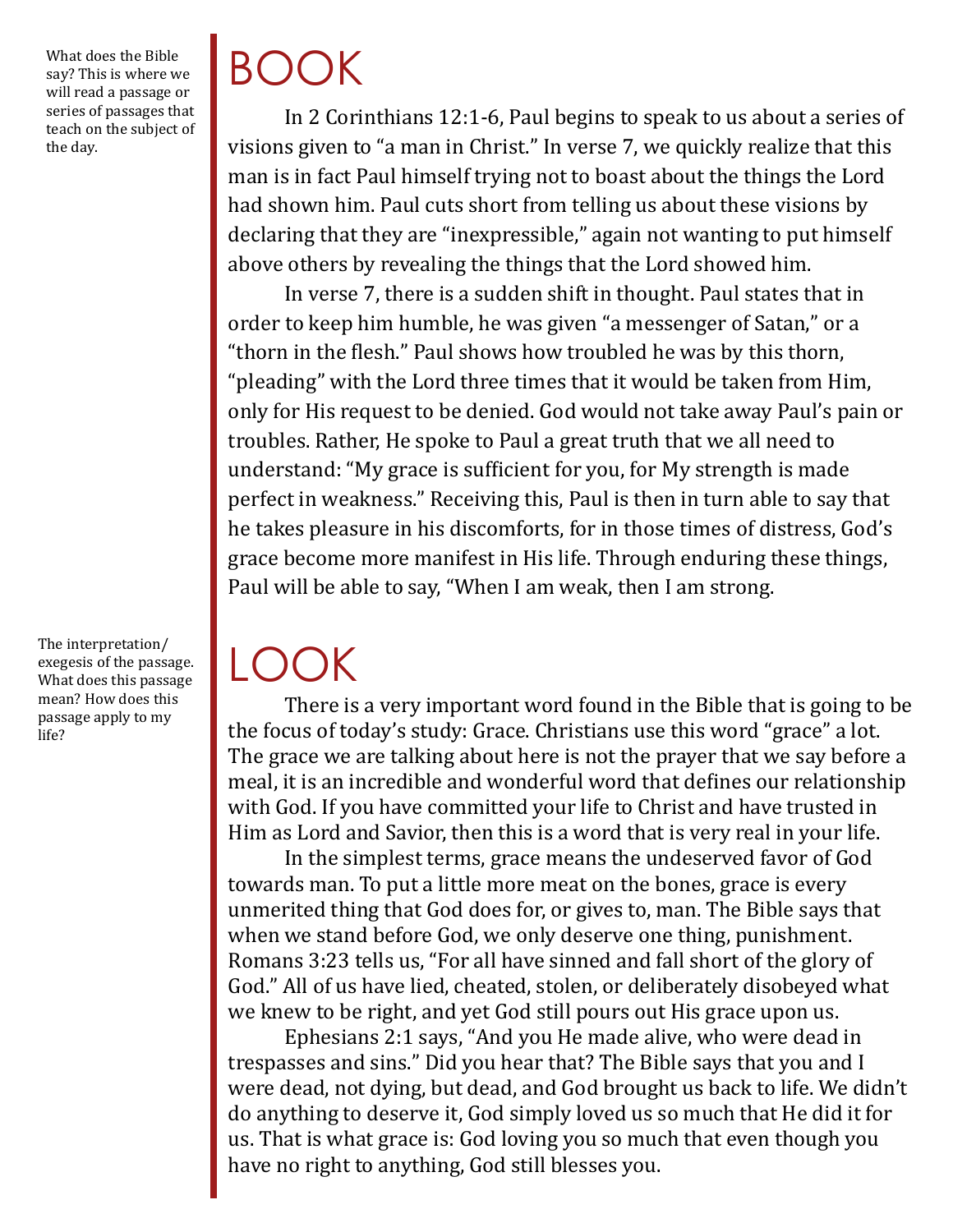### LOOK (Continued)

Grace is receiving something that you don't deserve, and not just the big things I mentioned before like salvation and eternal life. Even the physical things we have around us are given to us by grace. The fact that we can stand in a church building on a Sunday morning is an absolute gift of grace from God.

Did you notice, however, that in our Bible passage Paul *doesn't* get the thing that he is asking for? Paul is not asking for a bad thing. He isn't asking for a \$5 million home or an all-expenses-paid trip around the world. Paul is asking that God would take away a very real problem from his life. We don't know exactly what the thorn in the flesh is that Paul was talking about. Some people think it might have been blindness or sickness. Other people think it was regular torment from the spiritual realm. Whatever it was, it was so bad that Paul cried out to God three times that it be taken away, and yet God didn't grant his request. God told Paul that even when awful things are happening to us, God's grace is sufficient to overcome those things.

Paul needed to remember God's grace and what it looked like in his life. You see, Paul was not always someone who loved God and His Church. In fact, Paul hated Jesus and hurt a lot of Christians in several different ways. In Acts 9, Jesus met Paul when he was on a mission to arrest some Christians, and from that moment on Paul's life was changed. Paul went from being someone who hurt the Church to someone who travelled the world planting churches. He went from a man of violence and became a man of love, humility, and gentleness. Paul was able to see what God had done in his life and remember that from that point on everything that been a gift from God. Remembering that, Paul was able to endure his hardships, knowing that God's love was on him and His grace was giving him strength to carry on.

Becoming a Christian does not mean that you will live a happy, carefree life, nor does it mean that you will never be sick again. In fact, John 16:33 says, "In this world you will have trouble." Like Paul, when we are going through difficult or troubling circumstances, we need to remember God's grace. We need to remember how much God loves us and how much He has already done for us even though we absolutely don't deserve it. Remembering who God is allows us, like Paul, to say, "When I am weak, then I am strong," because it is God's strength, given to us by His grace, that holds us up and carries us on.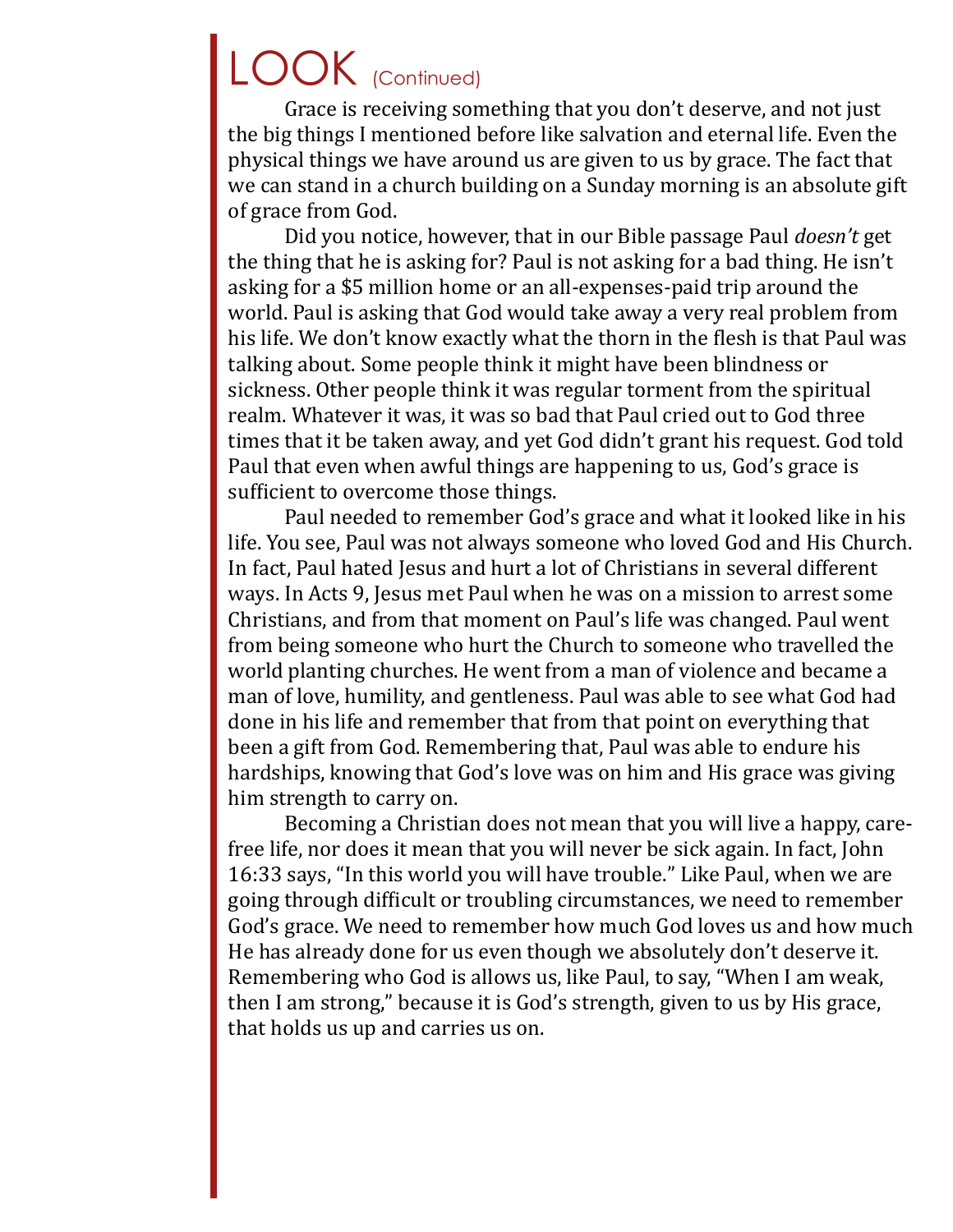#### What is my response to this passage of Scripture? How should my life change according to what this passage teaches me? What are the practical things I can do throughout the week to make this true in my life?

## TOOK

As a class, memorize Ephesians 2:8.

Review the following acrostic as a memory device to help the kids remember what grace is:

- G God's
- R Riches
- A At
- C Christ's
- E Expense

Grace is given to us as a free gift, through faith, by the completed work and sacrifice of Christ on the cross.

**Pray:** Thank the Lord for His grace. Praise Him that even in our weakest times, we can trust in and rely on Him. Ask for strength that only He can give for all the students in the room. Pray that God would work in any situations that might be troubling or stressing the students.

Parent Question: How has God shown you His grace?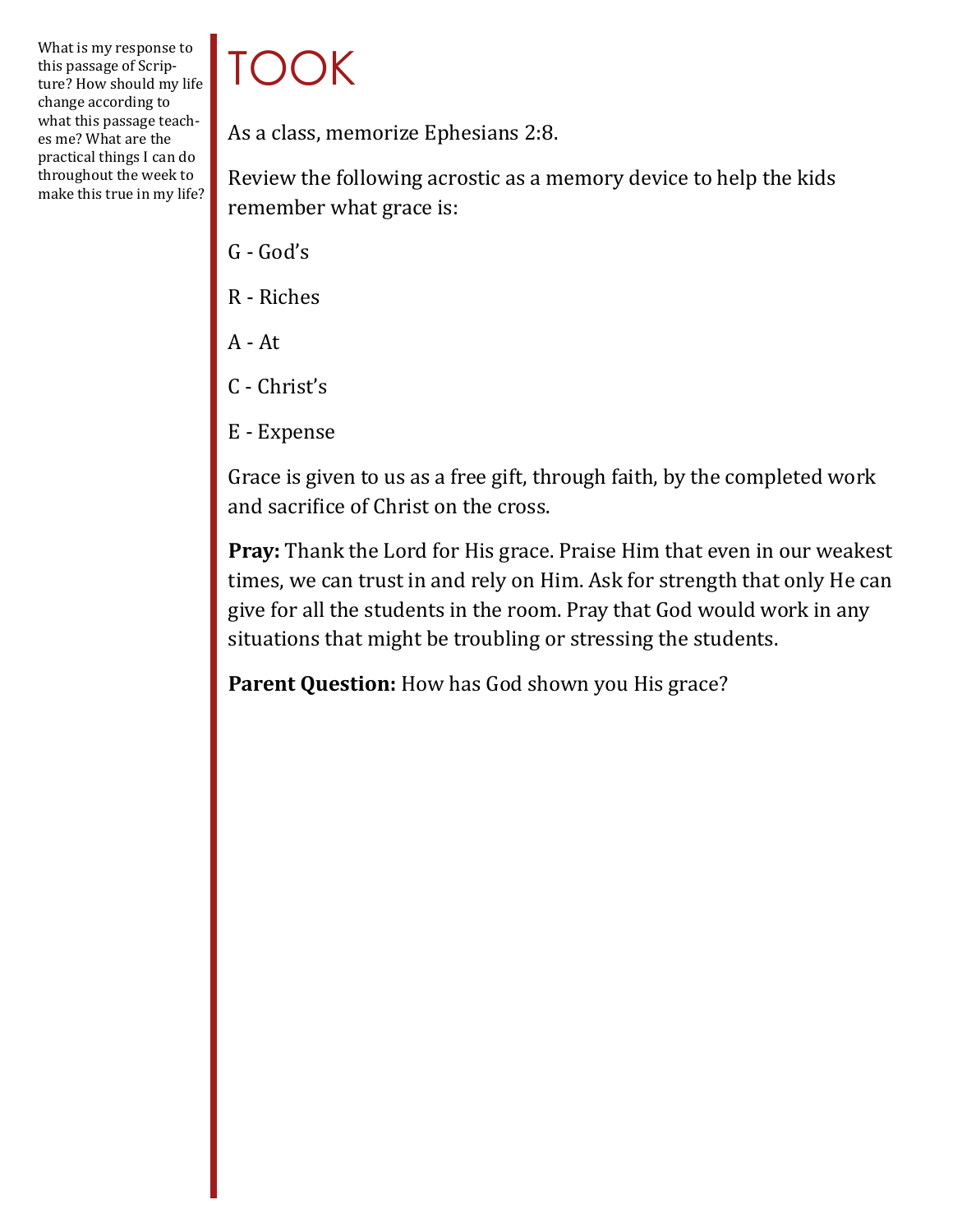### Paul's thorn in the flesh

Paul speaks of a "thorn in the flesh" in 2 Corinthians 12:7. He calls it "a messenger of Satan" that had a purpose of "torment." Many explanations have been put forward, but whether Paul is referring to a physical, spiritual, or emotional affliction—or something else entirely—has never been answered with satisfaction. Since he was not talking of a literal thorn, he must have been speaking metaphorically. Some of the more popular theories of the thorn's interpretation include temptation, a chronic eye problem, malaria, migraines, epilepsy, and a speech disability. Some even say that the thorn refers to a person, such as Alexander the coppersmith, who did Paul "a great deal of harm" (2 Timothy 4:14). No one can say for sure what Paul's thorn in the flesh was, but it was a source of real pain in the apostle's life.

Paul clues us in concerning the thorn's purpose: "To keep me from becoming conceited because of these surpassingly great revelations." So, God's goal in allowing the thorn in the flesh was to keep Paul humble. Anyone who had encountered Jesus and was commissioned personally by Him (Acts 9:2-8) would, in his natural state, become "puffed up." Add to that the fact that Paul was moved by the Holy Spirit to write much of the New Testament, and it is easy to see how Paul could become "haughty" (KJV) or "exalted above measure" (NKJV) or "too proud" (NCV).

Paul also says that the affliction came from or by a "messenger of Satan." Just as God allowed Satan to torment Job (Job 1:1-12), God allowed Satan to torment Paul for God's own good purpose.

No one likes to live in pain. Paul sought the Lord three times to remove this source of pain from him (2 Corinthians 12:8). He probably had many good reasons why he should be pain-free: he could have a more effective ministry; he could reach more people with the gospel; he could glorify God even more! But the Lord was more concerned with building Paul's character and preventing pride. Instead of removing the problem, whatever it was, God gave Paul more overwhelming grace and more compensating strength. Paul learned that God's "power is made perfect in weakness" (verse 9).

The exact nature of Paul's thorn in the flesh is uncertain. There is probably a good reason that we don't know. God likely wanted Paul's difficulty to be described in general enough terms to apply to any difficulty we may face now. Whether the "thorn" we struggle with today is physical, emotional, or spiritual, we can know that God has a purpose and that His grace is all-sufficient.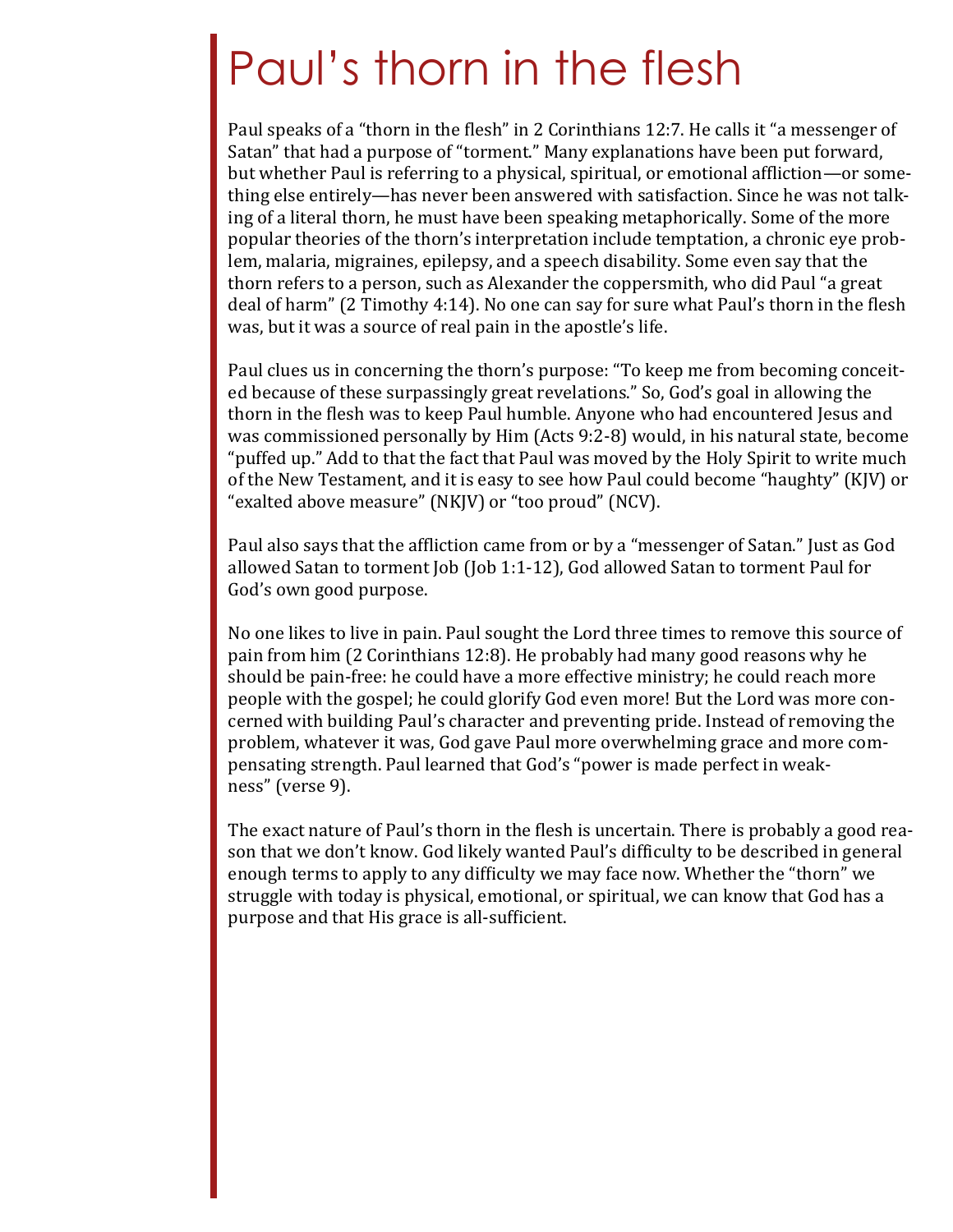# FURTHER STUDY

#### **Commentary on 2 Corinthians 2:1-10 by David Guzik**

A. Paul's vision and its legacy in his life.

1. (1-6) Paul reluctantly describes his vision.

It is doubtless not profitable for me to boast. I will come to visions and revelations of the Lord: I know a man in Christ who fourteen years ago; whether in the body I do not know, or whether out of the body I do not know, God knows; such a one was caught up to the third heaven. And I know such a man; whether in the body or out of the body I do not know, God knows; how he was caught up into Paradise and heard inexpressible words, which it is not lawful for a man to utter. Of such a one I will boast; yet of myself I will not boast, except in my infirmities. For though I might desire to boast, I will not be a fool; for I will speak the truth. But I refrain, lest anyone should think of me above what he sees me *to be* or hears from me.

a. **I will come to visions and revelations of the Lord**: The "super apostles" among the Corinthian Christians no doubt claimed many spectacular spiritual experiences, such as **visions and revelations of the Lord**. Paul has "reluctantly boasted" since the last chapter, so now he will boast of his own **visions and revelations of the Lord**.

i. Paul's reluctance is expressed in the opening words of this chapter: **It is doubtless not profitable for me to boast**. Paul is tired of writing about himself! He would rather write about Jesus, but the worldly thinking that made the Corinthian Christians think little of Paul also made them think little of Jesus, even if they couldn't perceive it.

b. **Visions and revelation**: Whether they concern angels, Jesus, heaven, or other things, these things are more common in the New Testament than we might think.

- Zechariah, the father of John the Baptist, had a vision of an angel (Luke 1:8-23)
- · Jesus' transfiguration is described as a vision for the disciples (Matthew 17:9)
- · The women who came to visit Jesus' tomb had a vision of angels (Luke 24:22-24)
- · Stephen saw a vision of Jesus at his death (Acts 7:55-56)
- Ananias experienced a vision telling him to go to Saul (Acts 9:10)
- Peter had a vision of the clean and unclean animals (Acts 10:17-19 and 11:5)
- Peter had a vision of an angel at his release from prison (Acts 12:9)
- John had many visions on Patmos (Revelation 1:1)
- · Paul had a revelation of Jesus on the road to Damascus (Acts 22:6-11 and 26:12-20)
- · Paul had a vision of a man from Macedonia, asking him to come to that region to help (Acts 16:9-10)
- Paul had an encouraging vision while in Corinth (Acts 18:9-11)
- Paul had a vision of an angel on the ship that was about to be wrecked (Acts 27:23-25)

i. So we should not be surprised if God should speak to us through some type of **visions and revelations of the Lord**. But we do understand that such experiences are*subjective* and prone to misunderstanding and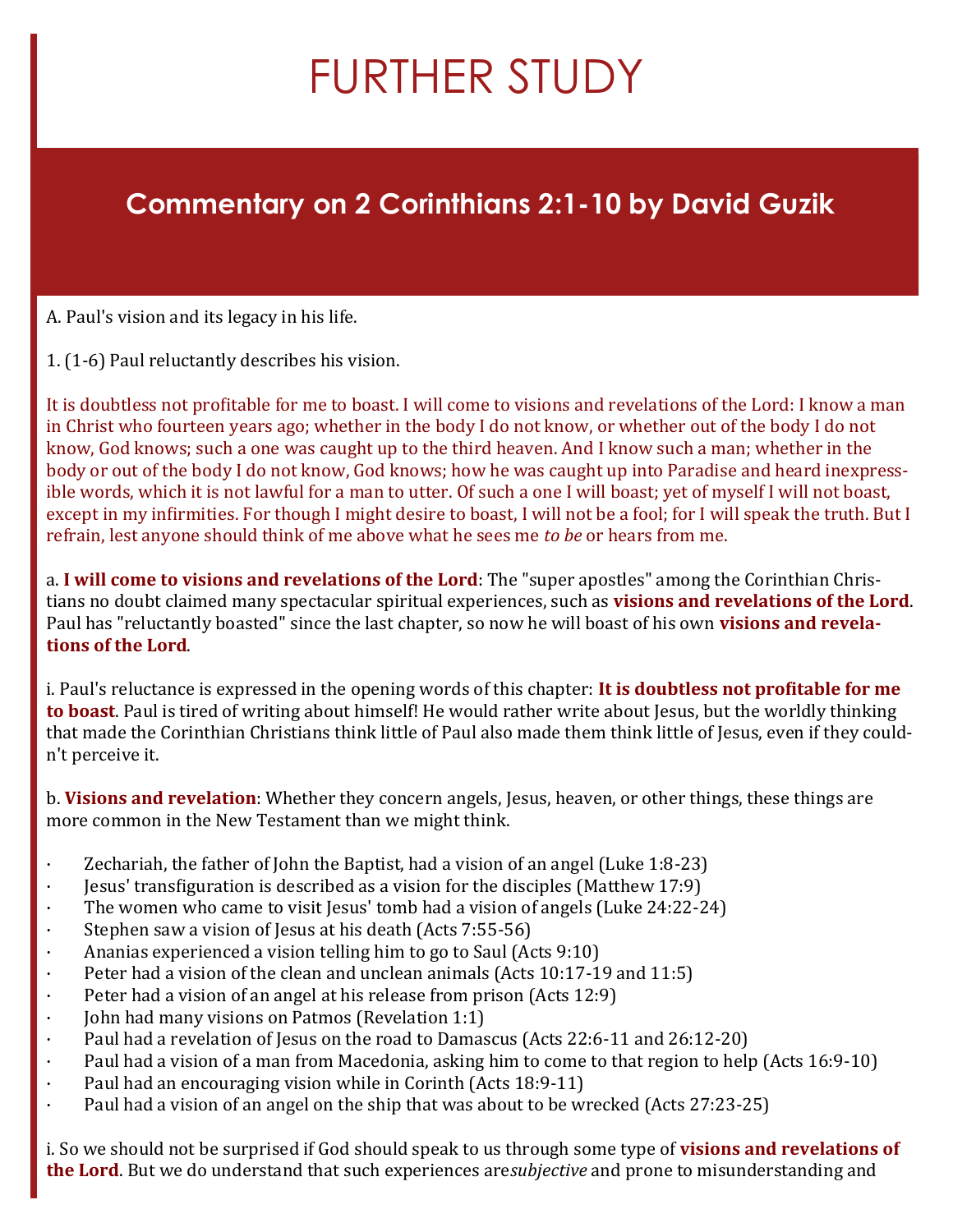misapplication. In addition, whatever real benefits there are to **visions and revelations of the Lord**, they are almost always limited to the person who receives the **visions and revelations**. We should be rather cautious when someone reports a vision or revelation they have regarding us.

ii. "How often people have wanted to tell me about their visions! I am always suspicious. I want to know what they had for supper the night before! If people have visions of this sort they are silent about them." (Morgan)

c. **I know a man in Christ**: Paul describes this experience in the third person instead of the first person (he didn't say, "I myself had this experience"). This makes some wonder if he is really speaking about himself here, or if he speaks of someone else. But because he transitions into the first person in verse seven, we may be assured that he really writes about himself.

i. Then why does he use the third person at all? Because Paul, in describing this remarkable spiritual experience, is describing just the kind of thing that the "super apostles" among the Corinthian Christians would glory in. When he described his humble experiences in 2 Corinthians 11:23-30, he did not hesitate to write in the first person. No one would think he was glorifying himself as the "super apostles" did. But here, he walks more carefully. Paul does everything he can to relate this experience without bringing glory to himself.

d. **Fourteen years ago**: This dating by Paul does little to help us know when this happened, because scholars are not in agreement regarding when 2 Corinthians was written.

i. Suggestions have been made that the experience he describes happened during Paul's ten years in Syria and Cilicia (Galatians 1:21-2:1), at his stoning in Lystria (Acts 14:19), or during his time in Antioch (Acts 13:1-3).

ii. The important thing to notice is that Paul kept quiet about this for **fourteen years**, and now he mentions it reluctantly.

e. **Whether in the body I do not know, or whether out of the body I do not know, God knows**: Paul doesn't really know if he was **in the body** or **out of the body** during this vision. It seems that in his mind, either one was possible.

i. Many might ask, what really happened to Paul? Was he carried up **in the body** to heaven, or did his spirit separate itself from his body and go there? The whole point of the passage is that if Paul didn't know, we can't know. In fact, Paul emphasizes the point by repeating the idea twice (in verse two and in verse three). Therefore, speculation at this point is useless. "As he could not decide himself, it would be ridiculous in us to attempt it." (Clarke)

f. **Such a one was caught up to the third heaven**: The **third heaven** doesn't suggest different "levels" of heaven (although this is what some ancient Jewish Rabbis believed). Instead, Paul is using terminology common in that day, which referred to the "blue sky" as the *first* heaven, the "starry sky" as the *second* heaven, and the place where God lived and reigned as the *third* heaven.

i. "In the sacred writings *three* heavens only are mentioned. The *first* is the *atmosphere* . . . The *second*, the starry heaven . . . And, *thirdly*, the *place of the blessed*, or the *throne of the Divine glory*." (Clarke)

ii. So, this **one** - whom we understand to be Paul himself - was **caught up to** the **heaven** where God lives. Paul had a vision or an experience of the throne of God, just as Isaiah (Isaiah 6:1) and John (Revelation 4:1-2) did.

g. **He was caught up into Paradise**: Paul identifies this **third heaven** as **Paradise**. The word **Paradise** is taken from the Persian word for an enclosed, luxurious garden often only found among royalty in the ancient world.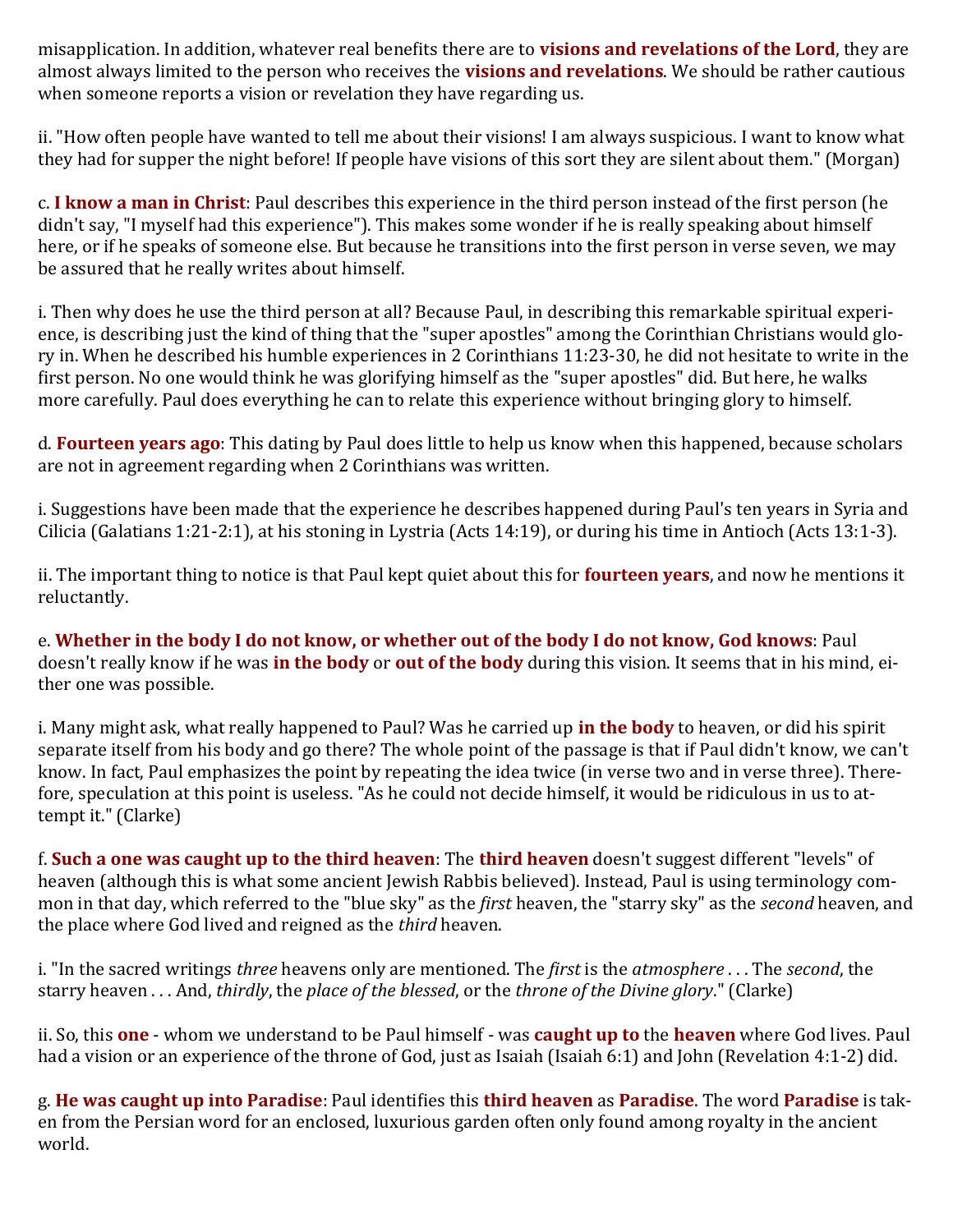i. Some early Christians wrongly thought **Paradise** was the place where souls of believers went after death to await resurrection. Some of them (like the ancient theologian Origen) even believed **Paradise** was located somewhere on the earth's surface.

h. **And heard inexpressible words, which it is not lawful for a man to utter**: In describing this heavenly vision, Paul doesn't relate anything he *saw*, only a shadowy description of what he **heard**.

i. When we think of this, we realize how different Paul is from most of those who describe their so-called "visions" of heaven today. There is *nothing* self-glorying, self-aggrandizing, or foolish in the description of his experience.

- · Paul waited 14 years to say anything about the incident, and when he finally did he said it reluctantly
- · He did everything he could in relating the story to take the focus off himself (such as writing in the third person)

He doesn't bother at all with breathless descriptions of what he actually experienced. Instead, he says nothing of what he saw, and says only that he heard things **not lawful for a man to utter**.

ii. So what did Paul hear? We don't know! They were **inexpressible words, which it is not lawful for a man to utter**. God didn't want us to know, so He didn't give Paul permission to speak.

iii. Nevertheless, some commentators can't resist speculating: "It is probable that the apostle refers to some communication concerning the Divine nature and the Divine economy, of which he was only to make a *general* use in his *preaching* and *writing*. No doubt that what he learned at this time formed the *basis* of all his doctrines." (Clarke)

i. **Of such a one I will boast; yet of myself I will not boast, except in my infirmities**: Paul essentially says that this "nameless" man who had the vision really had something to**boast** about. But "Paul himself" really could only **boast** in his **infirmities**, which was exactly what he did in 2 Corinthians 11:23-30.

i. **Though I might desire to boast, I will not be a fool**: Again, Paul is sharply - and humorously - contrasting himself with the "super apostles" among the Corinthian Christians. They would not hesitate to **boast** about the kind of vision Paul had. In fact, they would write books, make tapes and videos, and go on speaking tours about such a vision! And if they did, each of them would **be a fool**. Paul will not **be a fool**, so he will not boast in this vision.

ii. At the same time, we almost sense that it was important for Paul to communicate to the Corinthian Christians that *he really did have such experiences*. Often, it is easy to think that the only ones who have profound experiences with God are those who **boast** about them constantly. Paul never did boast as the "super apostles" did, but he certainly had profound experiences with God. The proof of those profound experiences was found in his transformed life and powerful, truthful ministry.

iii. Therefore, Paul felt it was important to *mention* this experience but not to *dwell* on it in any way. He wasn't trying to "sell" himself to the Corinthian Christians. In fact, he holds back from his description (**But I forbear**), because he didn't want to persuade the Corinthian Christians that he was just another "super apostle" (**lest anyone should think of me above what he sees me to be or hears from me**). If the Corinthian Christians thought Paul was weak and different from the "super apostles," that was fine with him. He wanted the Corinthian Christians to see the glory of God expressed in weakness, not to see him as "great" as the "super apostles" claimed to be.

j. Why was Paul given this vision? First, he was given it for you and me so that we would benefit from what the Lord showed Paul. Secondly, he was given it because what God told him through this vision sustained him through all the trials of ministry and enabled Paul to give everything God wanted him to give to all genera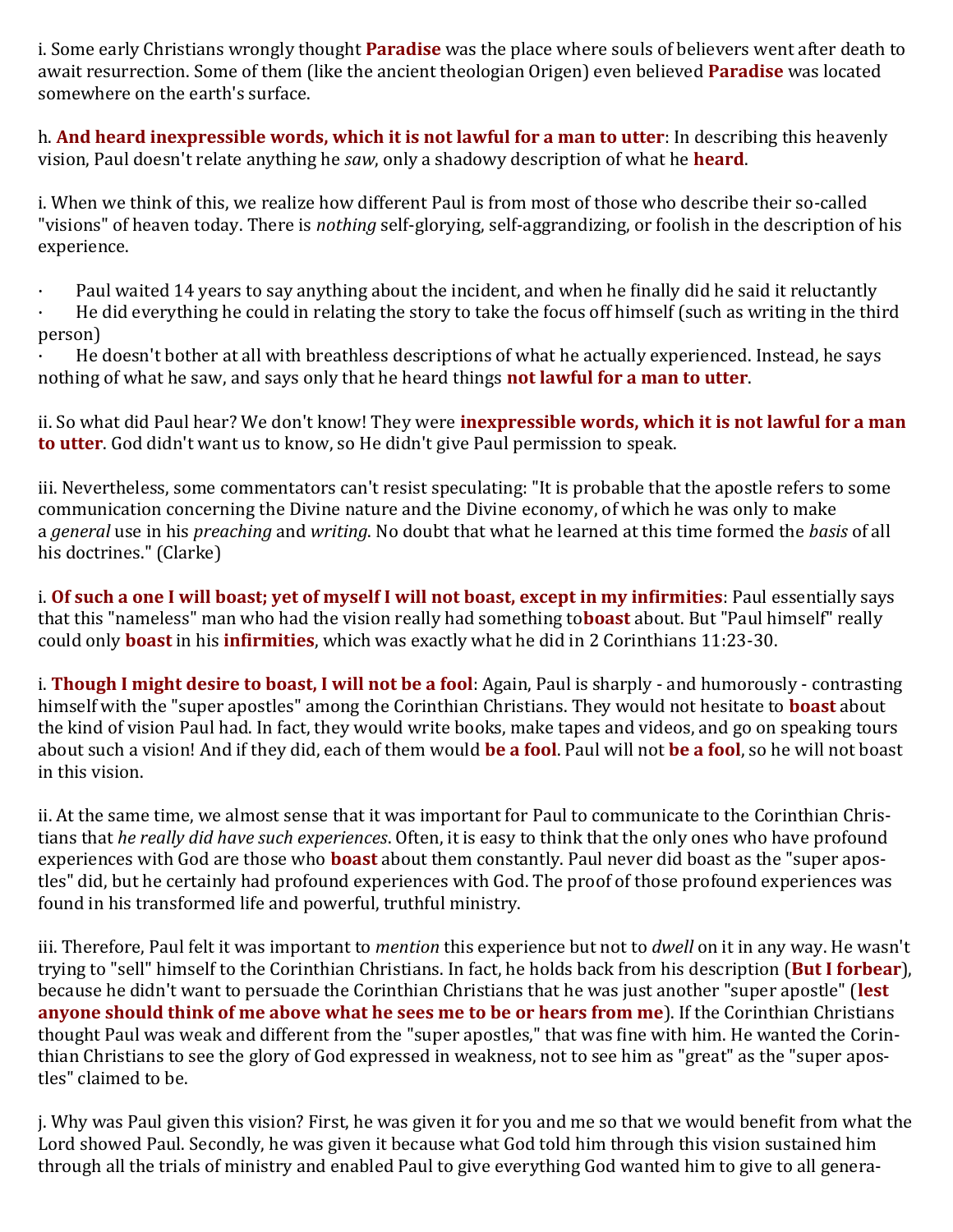tions. This vision helped Paul finish his course.

2. (7) The presence of Paul's thorn in the flesh.

And lest I should be exalted above measure by the abundance of the revelations, a thorn in the flesh was given to me, a messenger of Satan to buffet me, lest I be exalted above measure.

a. **And lest I should be exalted above measure by the abundance of the revelations**: Paul's vision was so impressive that it would have been easy for him to be **exalted above measure by the abundance of the revelations**. He could have gloried in himself or caused others to glory in him because of this experience.

i. Paul was not immune to the danger of pride. No one is. "The best of God's people have in them a root of pride, or a disposition to be *exalted above measure*, upon their receipt of favours from God not common to others." (Poole)

b. **A thorn in the flesh was given to me**: To prevent being **exalted above measure**, Paul was given this. In this, Paul reveals the real reason for telling of his heavenly vision: not to glorify himself but to explain his **thorn in the flesh**.

i. It seems that everyone could see the **thorn in the flesh** Paul suffered from - it was no secret. His heavenly vision was a secret until now, but everyone saw the **thorn**. Some among the Corinthian Christians probably thought less of Paul because of his **thorn in the flesh**, but they knew nothing of the amazing spiritual experience that lay behind it.

ii. "He says, 'There was *given* to me.' He reckoned his great trial to be a gift. It is well put. He does not say, 'There was inflicted upon me a thorn in the flesh,' but 'There was given to me.' " (Spurgeon)

c. What is a **thorn in the flesh**? When we think of a **thorn**, we think of a somewhat minor irritation. But the root word Paul used for **thorn** here describes *a tent stake*, not a thumbtack.

i. In the ancient Greek translation of the Old Testament known as the Septuagint, the word *skolops* (**thorn**) shows "something which frustrates and causes trouble in the lives of those afflicted." (Kruse)

d. **A thorn in the flesh was given to me, a messenger of Satan to buffet me**: In a strange way, the **thorn** was **given** - ultimately given by God - but it was also **a messenger of Satan**.

i. Satan probably jumped at God's permission to afflict Paul and did so with malice towards the apostle. But God had a purpose in it all and allowed Satan's messenger to successfully keep Paul from being **exalted above measure**.

ii. **To buffet me** means that this **thorn in the flesh** - the **messenger of Satan** - "punched" Paul. He felt that he was beaten black and blue by this **messenger of Satan**.

iii. Paul, punched about by the devil? Who would have thought it? "Perhaps you have looked into the face of a Christian who is always smiling, who never seems to have any worry, is always happy and radiant and, as you have thought about your own circumstances, you have said in your heart, 'I wish I were he! He seems to have no problems. He doesn't have to take what I do.' But perhaps you have lived long enough, as I have, to know that sometimes the most radiant face hides great pressures, and often the man who is being most blessed of God is being most buffeted by the devil." (Redpath)

e. It is interesting to consider what a counselor without a Biblical perspective might have said to Paul. Imagine that Paul tells the counselor about his great infirmity, his troublesome "thorn in the flesh," and how Paul feels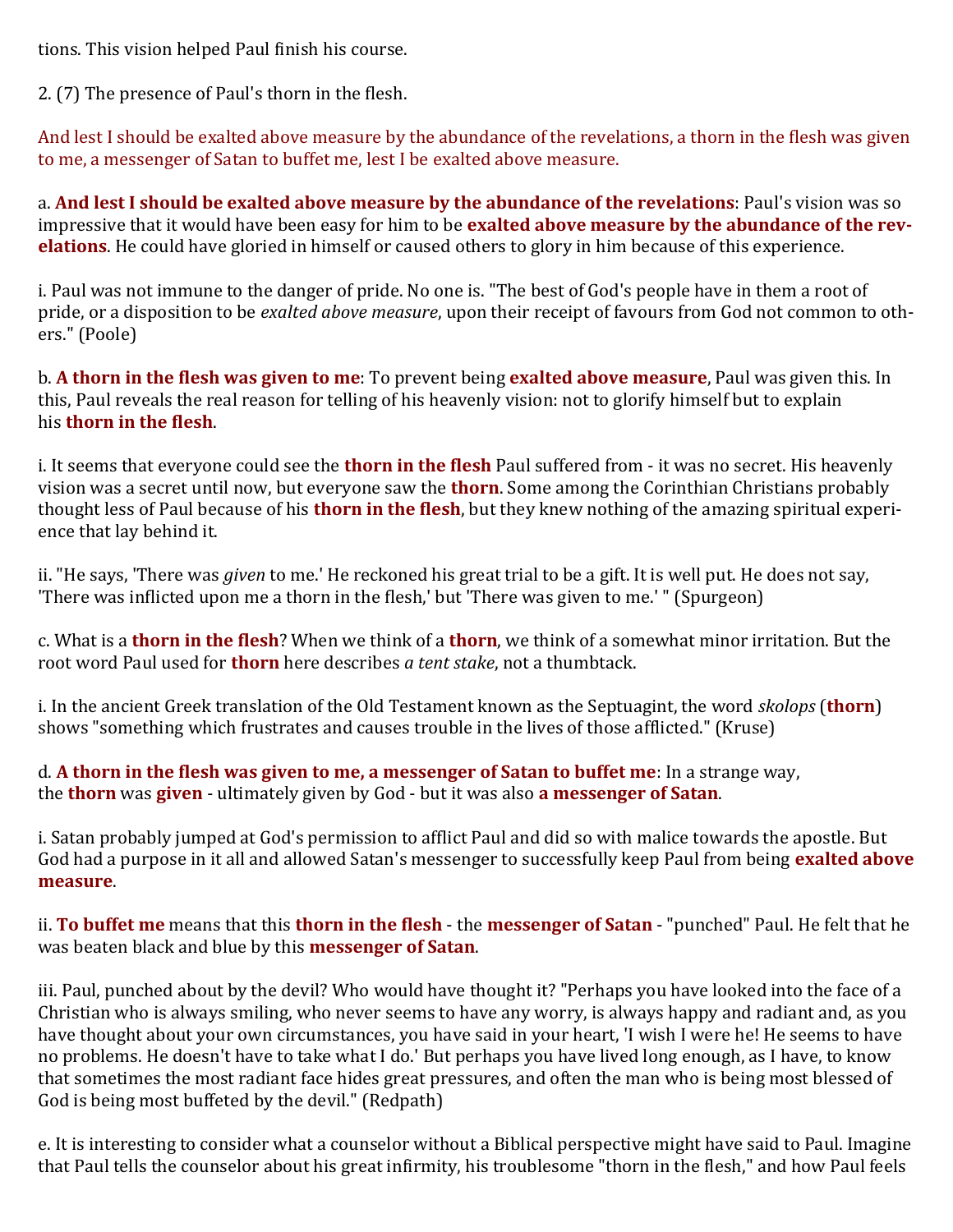weak and powerless to continue on against it. We might imagine that the counselor would say, "Well Paul, what you need is a positive mental outlook to meet this problem." Or he might say, "Paul, the power is within you to conquer this infirmity; you should look deep within the inner man to find the resources for success." Perhaps the counselor would then tell Paul, "What you really need a support group of caring individuals." The counselor might suggest Paul take medication for depression. Or he might even seek to challenge Paul by saying, "Paul, if you really had faith, you would be delivered from this thorn in the flesh." Some of this advice might be good in different circumstances, but Paul will take his problem to the Wonderful Counselor, and He has something different to say.

3. (8) Paul's prayer regarding the thorn in the flesh.

Concerning this thing I pleaded with the Lord three times that it might depart from me.

a. **Concerning this thing I pleaded with the Lord**: Paul did exactly what he told others to do in a time of trouble. Paul believed for himself what he wrote in Philippians 4:6: *Be anxious for nothing, but in everything by prayer and supplication, with thanksgiving, let your requests be made known to God*.

b. **I pleaded with the Lord three times**: In fact, Paul *repeatedly* prayed about this thorn in the flesh. We might imagine that when the thorn in the flesh first appeared Paul thought, "This is no problem. I'll just give it to the Lord in prayer." But nothing happened when he prayed. So he thought, "This is a tough one," and prayed again. When nothing happened after praying the third time, he knew God was trying to tell him something.

i. Some think that Paul is using a Hebrew figure of speech that really means much more than **three times**. "That does not mean three times. It is the Hebrew figure for ceaselessly, continuously, over and over again." (Morgan)

ii. Some say it is unspiritual and evidence of little faith to pray for something more than once. That would be surprising to Paul, who **pleaded with the Lord three times**, and to Jesus, who prayed with *the same words* three times in His agony in the Garden of Gethsemane (Mark 14:39-41).

iii. But there was nothing wrong with Paul's prayer. "God respecteth not the arithmetic of our prayers, how many they are; not the rhetoric of our prayers, how neat they are; nor the geometry of our prayers, how long they are; nor the music of our prayers, how melodious they are; nor the logic of our prayers, how methodical they are; but the divinity of our prayers, how heart-sprung they are. Not gifts, but graces prevail in prayer." (Trapp)

c. **Pleaded with the Lord**: Paul's prayer on this matter was *passionate*. We wonder if he wasn't surprised when the prayer was not answered the first or second time.

d. **That it might depart from me**: Paul's initial prayer was to *escape* the suffering this thorn in the flesh brought him. Paul was no masochist. When he suffered, his first instinct was to ask God to take the suffering away.

i. When his passionate and repeated plea was not answered, it must have concerned Paul. It added another dimension to this trial.

- · It had a *physical* dimension, in that it was a thorn in the flesh
- It had a *mental* dimension, in that it was a messenger of Satan
- · It had a *spiritual* dimension, in that it was an unanswered prayer

e. What exactly was Paul's **thorn in the flesh**? We simply don't have enough information to say precisely, but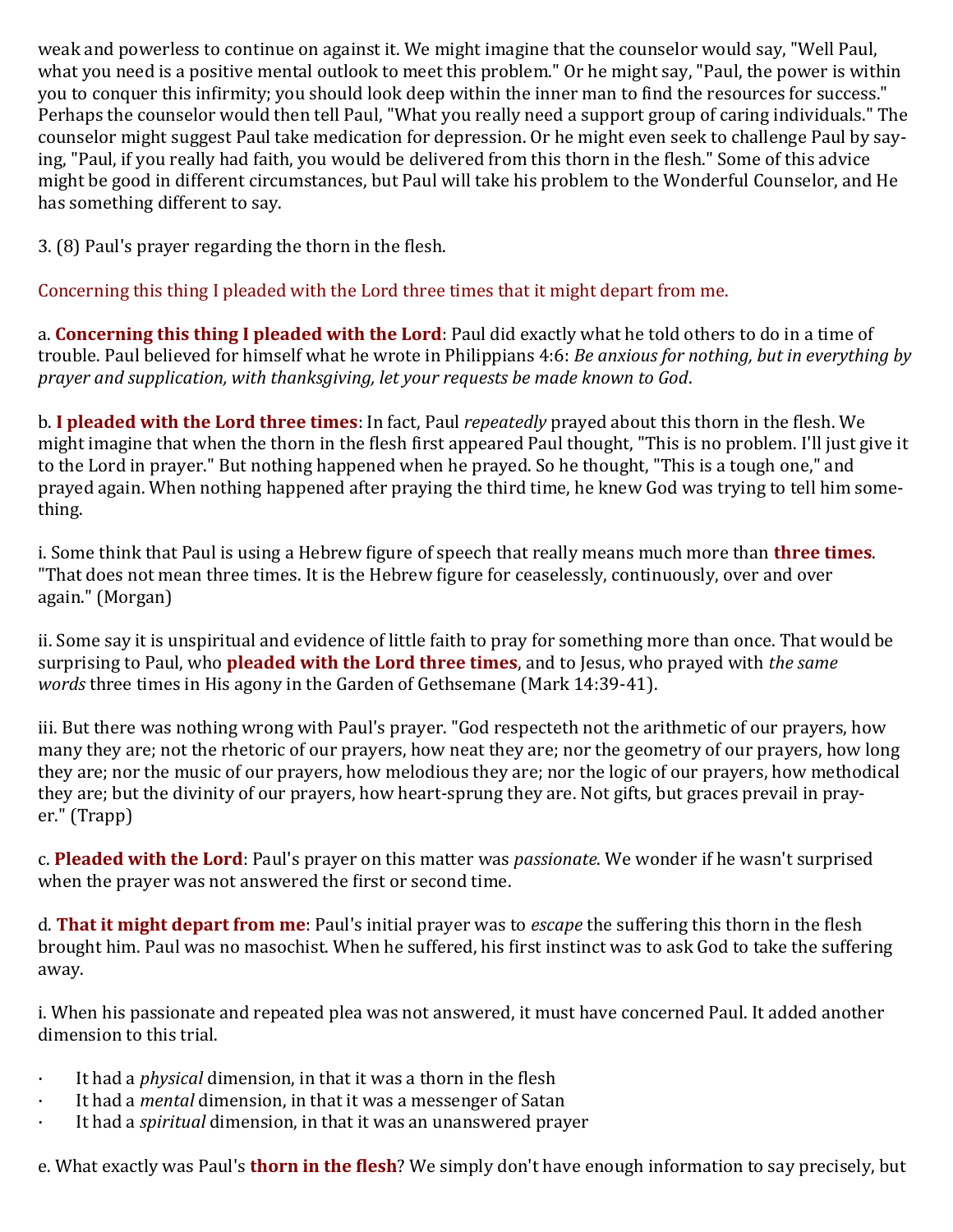that hasn't prevented many commentators and teachers from giving their opinion.

i. Some see it mainly as *spiritual harassment*. Others think it was *persecution*. Many suggest that it was a *physical* or *mental* ailment. Some say this was Paul's struggle with lustful and sinful thoughts.

ii. Among Christians, Tertullian gives the earliest recorded guess at the exact nature of Paul's problem. He thought the thorn in the flesh was an earache or a headache.

iii. In more modern times, historian Sir William Ramsay offered the suggestion that Paul's infirmity was a type of malaria common to the area where he served as a missionary. Sufferers of this type of malaria experience attacks when under stress, and they "feel a contempt and loathing for self, and believe that others feel equal contempt and loathing." This malarial fever also produces severe headaches, described by sufferers as being "like a red-hot bar thrust through the forehead."

iv. Each of these suggestions is possible, but God had a definite purpose in not revealing the exact nature of Paul's thorn. If we knew exactly what Paul's thorn was, then everybody who was afflicted - but not in exactly the same way - might doubt that Paul's experience was relevant for them. God wanted everyone with any kind of thorn in the flesh to be able to put themselves in Paul's shoes. "I generally find that each expositor has selected that particular thorn which had pierced his own bosom." (Spurgeon)

4. (9-10) God's provision to Paul through his thorn in the flesh.

And He said to me, "My grace is sufficient for you, for My strength is made perfect in weakness." Therefore most gladly I will rather boast in my infirmities, that the power of Christ may rest upon me. Therefore I take pleasure in infirmities, in reproaches, in needs, in persecutions, in distresses, for Christ's sake. For when I am weak, then I am strong.

a. **And He said to me**: God had a response for Paul. The answer was not what Paul initially hoped for or expected, but God still had a response for Paul. We often close our ears to God if He responds in a way we did not hope for or expect.

b. **My grace is sufficient for you, for My strength is made perfect in weakness**: Instead of removing the thorn from Paul's life, God gave and would keep giving His **grace** to Paul. The **grace** God gave Paul was **sufficient** to meet his every need.

i. Paul was desperate in his desire to find relief from this burden, but there are two ways of relief. It can come by *removing* the load or by *strengthening* the shoulder that bears the load. Instead of taking away the thorn, God strengthened Paul under it, and God would show His strength through Paul's apparent **weakness**.

ii. To do this, Paul had to believe that God's **grace is sufficient**. We really don't believe God's grace is sufficient until we believe we are *insufficient*. For many of us, especially in American culture, this is a huge obstacle. We are the people who idolize the "self-made man" and want to rely on ourselves. But we can't receive God's strength until we know our weakness. We can't receive the sufficiency of God's grace until we know our own insufficiency.

iii. "Great tribulation brings out the great strength of God. If you never feel inward conflicts and sinking of soul, you do not know much of the upholding power of God; but if you go down, down, into the depths of soulanguish till the deep threatens to shut her mouth upon you, and then the Lord rides upon a cherub and does fly, yea, rides upon the wings of the wind and delivers your soul, and catches you away to the third heaven of delight, then you perceive the majesty of divine grace. Oh, there must be the weakness of man, felt, recognized, and mourned over, or else the strength of the Son of God will never be perfected in us." (Spurgeon)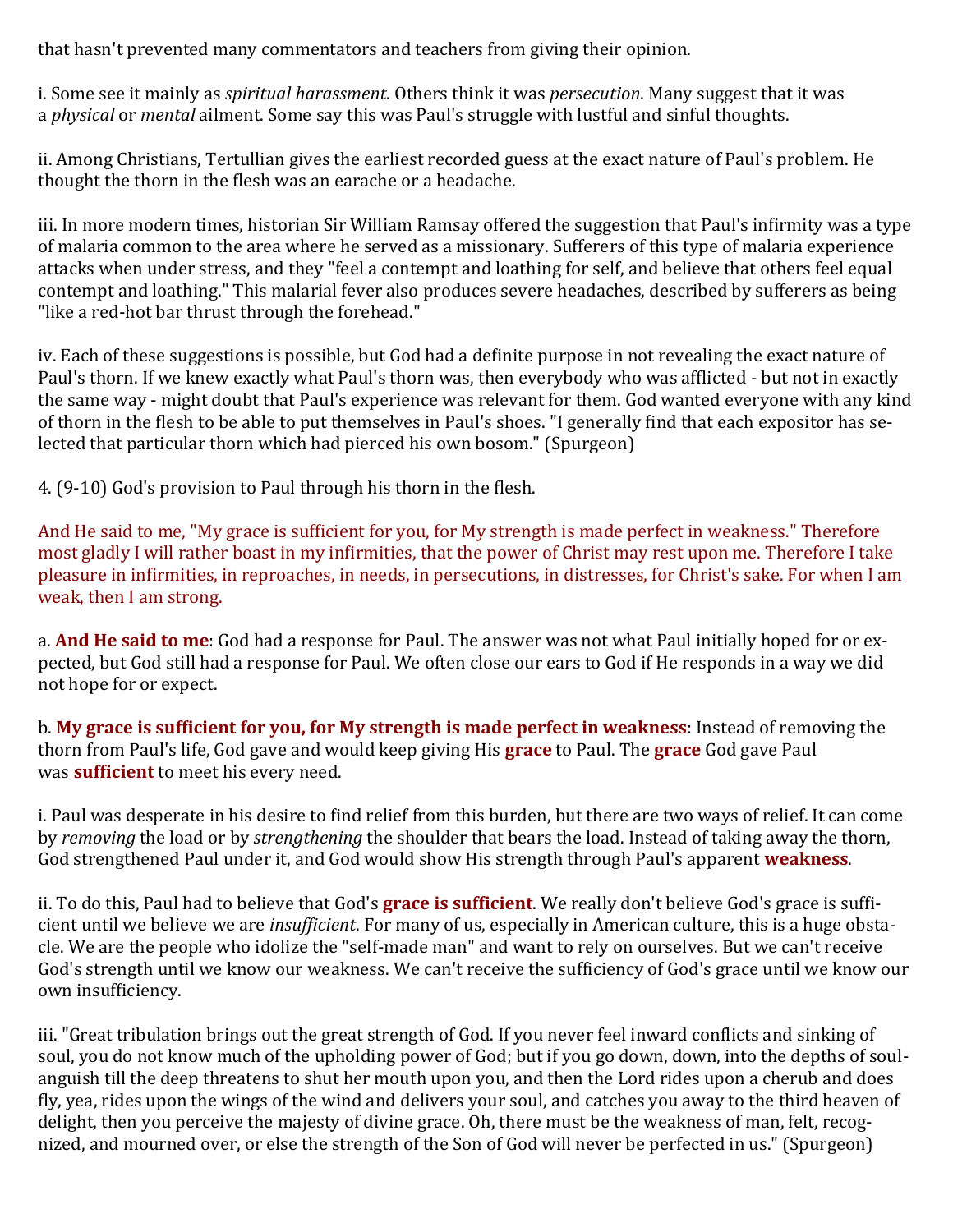c. **My grace is sufficient**: How did God's **grace** make the difference? How did it meet Paul's need at this point?

i. **Grace** *could meet Paul's need because it expresses God's acceptance and pleasure in us*. When we receive His grace, we enjoy our status of favor and approval in God's eyes. Grace means that God likes us, that He is favorably disposed towards us and that we have His approval and promise of care.

ii. **Grace** *could meet Paul's need because it was available all the time*. When we sin or fail, it does not put us outside the reach of God's grace. Since grace is given freely to us in Jesus, it can't be taken away later because we stumble or fall. When we come to God by faith through the blood of Jesus, His grace is ever ready to meet us and to minister to our insufficiencies.

iii. **Grace** *could meet Paul's need because it was the very strength of God*. So much of the power of this world is expressed in things that can only bring harm and destruction, but God loves to show His power through His goodness and grace. Sometimes we associate goodness with cowardice or timidity. When we do, we take a worldly perspective about power and strength, and we deny God's truth about the strength of grace and love. Grace is not weak or wimpy. Instead, it is the power of God to fulfill what we lack.

d. **My grace is sufficient for you**: You may emphasize any aspect of this you please.

i. "My **grace** is sufficient for you." Grace is the favor and love of God in action. It means He loves us and is pleased by us. Can you hear it from God? "My love is enough for you." Isn't it true?

ii. "**My** grace is sufficient for you." Whose grace is it? It is the grace of Jesus. Isn't His love, His favor, enough? What will Jesus fail at? Remember too that Jesus suffered thorns, so He cares and He knows.

iii. "My grace **is** sufficient for you." It **is** right now. Not that it will be some day, but right now, at this moment, His grace is sufficient. You thought something had to change before His grace would be enough. You thought, "His grace *was* sufficient once, His grace *may be* sufficient again, but not now, not with what I am going through." Despite that feeling, God's word stands. "My grace **is** sufficient for you." Spurgeon wrote, "It is easy to believe in grace for the past and the future, but to rest in it for the immediate necessity is true faith. Believer, it is *now* that grace is sufficient: even at this moment it *is* enough for thee."

iv. "My grace is **sufficient** for you." Redpath explains this aspect best: "Do you see the humor of the situation? God's grace: me. His grace sufficient for little me! How absurd to think that it could ever be any different! As if a little fish could swim in the ocean and fear lest it might drink it dry! The grace of our crucified, risen, exalted, triumphant Saviour, the Lord of all glory, is surely sufficient for me! Do you not think it is rather modest of the Lord to say *sufficient*?"

v. "My grace is sufficient **for you**." I'm so glad God didn't say, "My grace is sufficient for Paul the Apostle." I might have felt left out. But God made it broad enough. **You** can be the "**you**" in **for you**. God's grace is sufficient **for you**! Are you beyond it? Are you so different? Is your thorn worse than Paul's or worse than many others who have known the triumph of Jesus? Of course not. This sufficient grace is **for you**.

vi. "This sufficiency is declared without any limiting words, and therefore I understand the passage to mean that the grace of our Lord Jesus is sufficient to uphold thee, sufficient to strengthen thee, sufficient to comfort thee, sufficient to make thy trouble useful to thee, sufficient to enable thee to triumph over it, sufficient to bring thee out of it, sufficient to bring thee out of ten thousand like it, sufficient to bring thee home to heaven . . . O child of God, I wish it were possible to put into words this all-sufficiency, but it is not. Let me retract my speech: I am glad that it cannot be put into words, for if so it would be finite, but since we never can express it, glory be to God it is inexhaustible, and our demands upon it can never be too great. Here let me press upon you the pleasing duty of taking home the promise personally at this moment, for no believer here need be under any fear, since for him also, at this very instant, the grace of the Lord Jesus is sufficient." (Spurgeon)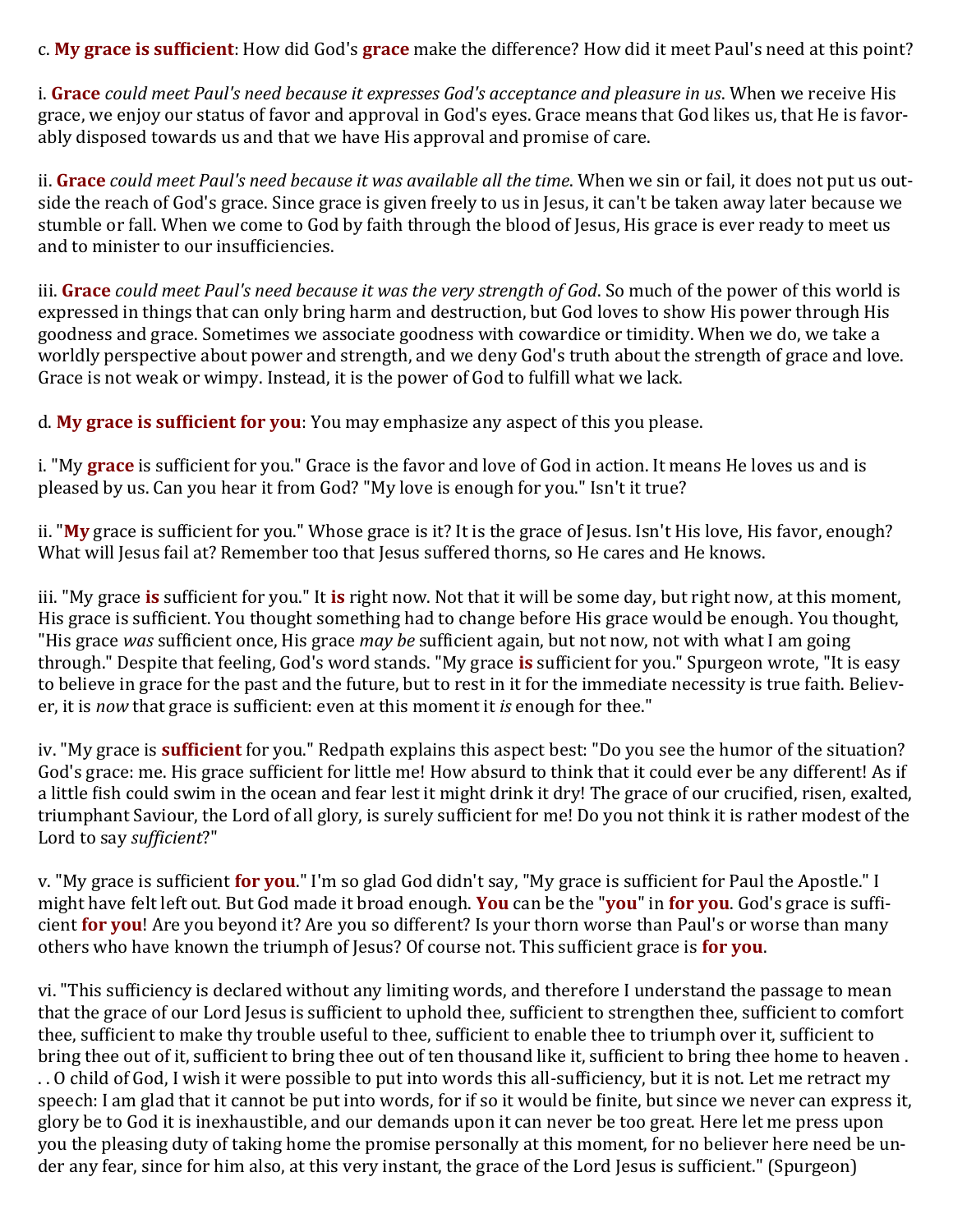vii. "John Bunyan has the following passage, which exactly expresses what I myself have experienced. He says that he was full of sadness and terror, but suddenly these words broke in upon him with great power, and three times together the words sounded in his ears, "My grace is sufficient for thee; my grace is sufficient for thee; my grace is sufficient for thee." And "Oh! Bethought," says he, "that every word was a mighty word unto me; as '*My*,' and '*grace*,' and '*sufficient*,' and '*for thee*'; they were then, and sometimes are still, far bigger than others be." He who knows, like the bee, how to suck honey from flowers, may well linger over each one of these words and drink in unutterable content." (Spurgeon)

e. **Therefore most gladly I will rather boast in my infirmities, that the power of Christ may rest upon me**: Through his **infirmities**, God made Paul completely dependent on His**grace** and on His **strength**, but it was all for good. Paul's continued - even forced - dependence upon God made him stronger than he would have ever been if his revelations had made him proud and self-sufficient.

i. Many of us think that real Christian maturity is when we come to a place where we are somewhat "independent" of God. The idea is that we have our act so together that we don't need to rely on God so much day to day, moment to moment. This isn't Christian maturity at all. God deliberately engineered debilitating circumstances into Paul's life so he would be in constant, total dependence on God's grace and God's strength.

ii. Many people see God as a parent that we outgrow. Once we're mature and once we have overcome certain obstacles in life, we can shake off God just the same as we shook off the authority of our parents. In this pattern, some of us treat God the same way we treat our parents. We give Him a measure of respect, we give Him His due - but we no longer feel we really have to *obey* Him any more. In our hearts, we have moved out of the house. We think we can make our own rules in life as long as we have supper at God's house once a week and give the Him a little recognition.

iii. Many harbor a longing for the day when the Christian life will become "easy." We hope for a time when the major struggles with sin are behind us, and now we go on to bigger and better things without much of a struggle. That day is an illusion. If the Apostle Paul himself constantly experienced weakness, who are we to think that we will surpass him?

iv. In fact, the *illusion* of strength and independence actually leaves someone in a weaker place. "There is nothing more hindering to the work of God than the uplifted and proud Christian." (Morgan)

v. "Ministers of the Gospel especially should banish all thoughts of their own cleverness, intellectual ability, culture, sufficiency for their work, and learn that only when they are emptied can they be filled, and only when they know themselves to be nothing are they ready for God to work through them." (Maclaren)

vi. "God works through the man who has been wiped clean and turned inside out, his life emptied before the Lord until he is hopelessly weak, that no flesh might glory in His presence." (Redpath)

f. **Therefore I take pleasure in infirmities**: In the end, Paul does not resign himself to his fate; he welcomes it. He rejoices that God has forced him to rely on the grace and strength of God all the more so he can say, "**when I am weak, then I am strong**."

i. Paul was at such a level of spiritual strength and maturity that God had to deliberately introduce a *thorn in the flesh*. Most of us provide our own thorns, and an honest look shows us enough weakness to make us constantly and totally rely on the grace and strength of Jesus. Yet even if we were to grow to the spiritual strength and maturity of a Paul, God would say to us as well: "I need to keep you depending on Me in everything. Here is something to depend on Me for." This is a place of *victory*, not of *discouragement*.

ii. "In the Christian perspective there is no place for the aimless non-resistance of dispirited resigna-